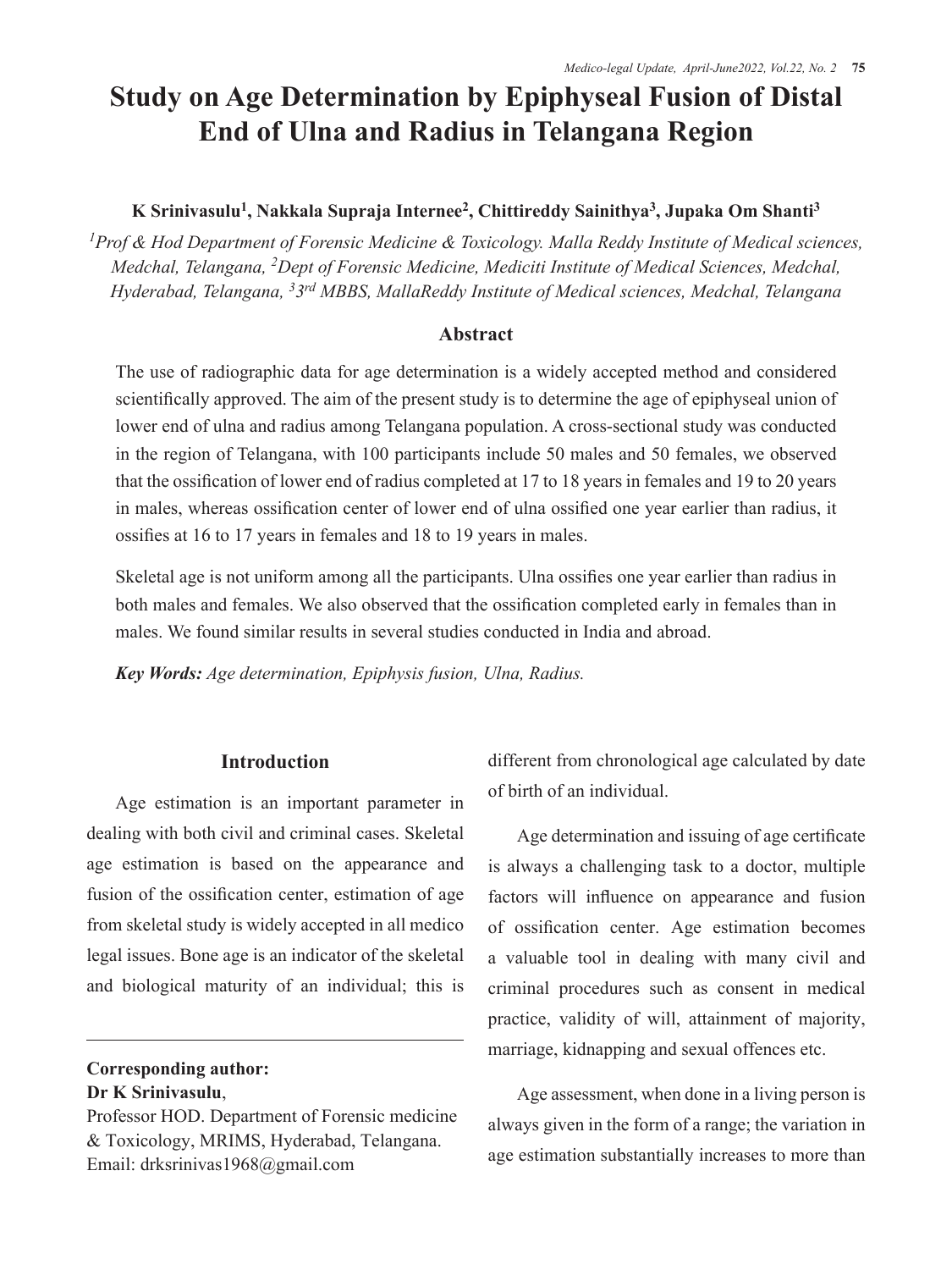#### **76** *Medico-legal Update, April-June 2022, Vol.22, No. 2*

a decade in elderly (Rosing et al., 2007<sup>1</sup>). Hence, it must be acknowledged that as age of an individual increases, the chances of assessing a close match to chronological age decreases.

Age determination also plays a great role in identification of an individual especially in mass disasters. A gross difference between skeletal and chronological age indicates a lag in the biological age and points to some underlying genetic, nutritional and endocrinal disorders.2,3

Age determination usually done in three steps: physical examination, dental examination and radiological examination. Dental examination by tooth eruption in early ages and physiological changes of tooth by Gustafson's formulae in late ages whereas radiological examination by ossification centers, their appearance and fusion in long bones in early ages and skull suture closure in late ages $^{2,3}$ .

The aim of this study is to assess the bone age comparing the chronological age of the individual and compare the data with other similar studies.

#### **Materials and Method**

A cross- sectional study on age determination from radiological examination of wrist joint, lower end of Radius and Ulna by ossification centers fusion was conducted in Telangana region. The study was conducted with 100 participants in the age group ranging from 16 to 21 years, 50 male and 50 females. Individuals close to normal height, weight and skeletal structure were included in the study.

The following individuals were not included in this study.

 $\Box$  Individuals with bone related problems or deformities.

· Known nutritional, developmental or endocrinal abnormalities.

 $\Box$  Any other systemic diseases.

Informed consent was obtained from all the participants before commencement of the study.

Participants were asked to remove the jewelry and any metal objects that might interfere with the X ray-image. Each participant was subjected to radiological examination of left wrist joint in Antero posterior view. We choose x ray wrist joint, because wrist can be easily isolated from the trunk by extending the hand, thereby minimizing the radiation to the rest of the body.

The distal epiphyses of Radius and Ulna observed for fusion of ossification center. Fusion (union of epiphysis with diaphysis) is graded according to Dr William Sangma, Mckern and Stewart in to 5 stages as follows:

 $\Box$  Stage 1(F1): Nonunion –Epiphyseal cartilage growth plate widen and did not begin to decrease in thickness

Stage  $2(F2)$ : Commence of union – when the thickness of Epiphyseal cartilage was found to be reduced appreciably  $(1/4<sup>th</sup>$  united)

 $\Box$  Stage 3(F3): Incomplete union – when the epiphysis cartilage gap reduced further.

 $\Box$  Stage 4(F4): Complete union – when the epiphyseal cartilage was bony in architecture and its density indistinguishable from the epiphysis and diaphysis in its neighborhood, but an epiphyseal line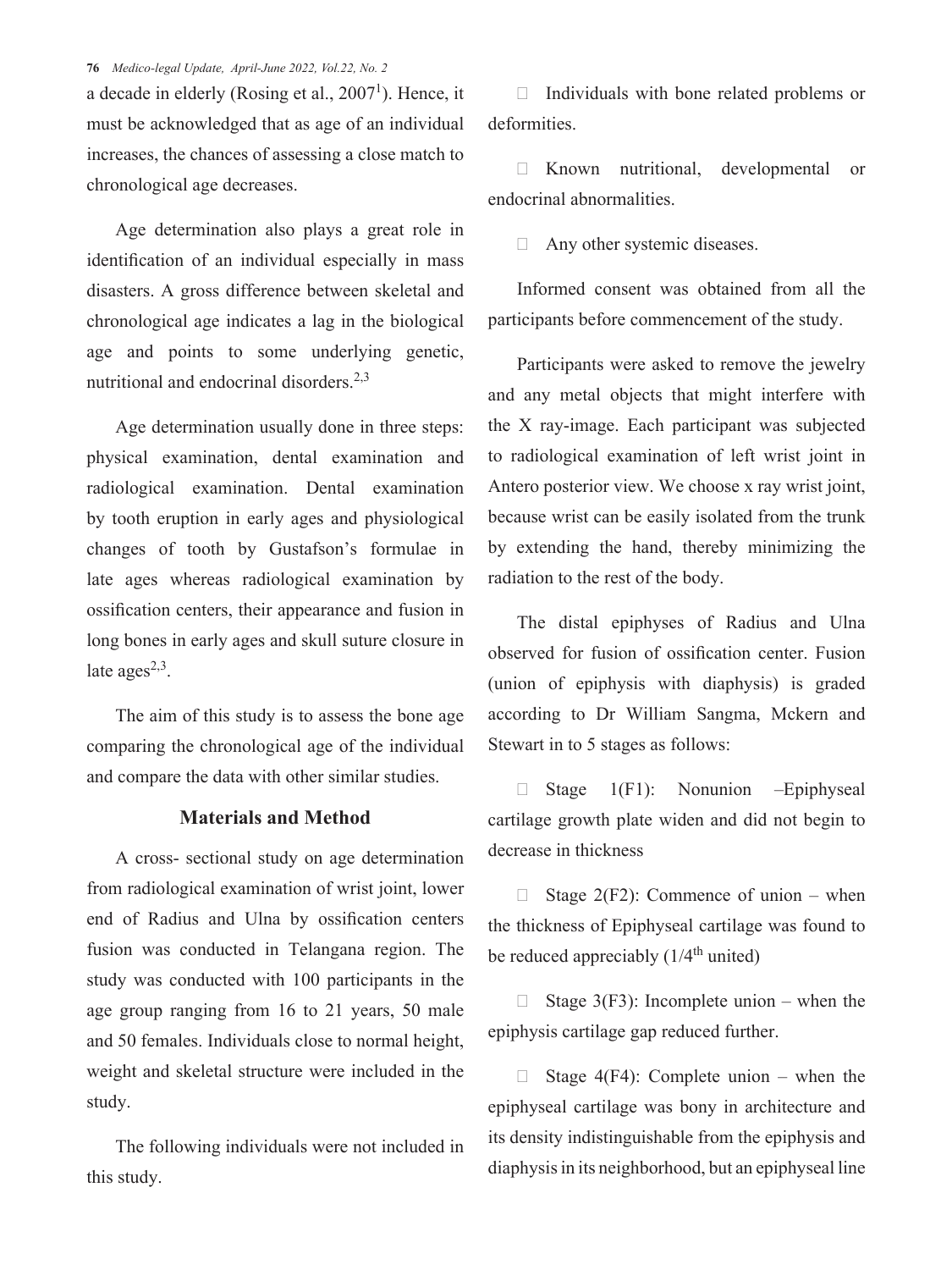*Medico-legal Update, April-June2022, Vol.22, No. 2* **77**

called epiphyseal scar could still be distinguished.

 $\Box$  Stage 5 (F5): Complete union – with absence of epiphyseal scar.

Accurate chronological age was obtained in each individual based on their age certificate; bone age was assessed based on the skeletal picture of x ray using established standard practice. We considered stage 4 and 5 is complete union, stage 4 explained as recent fusion.

The findings obtained were tabulated and statistically analysed with the aid of PSPP. The results were compared with similar studies in other parts of India and abroad.

#### **Results**

A cross sectional study on age determination by union of ossification centers of lower end of ulna and radius by radiological examination was conducted in a rural medical college of Telangana region, revealed the following results.

| <b>Age Distribution</b> | <b>Males</b>   | Females        |
|-------------------------|----------------|----------------|
| 16 Years                | $\overline{4}$ | $\,1$          |
| 17 YEARS                | $\overline{4}$ | $\overline{2}$ |
| 18 YEARS                | 13             | 12             |
| 19 YEARS                | 19             | $18\,$         |
| 20 YEARS                | $\sqrt{5}$     | 15             |
| 21 YEARS                | 5              | $\overline{2}$ |
| TOTAL                   | 50             | 50             |
| <b>COMBINED TOTAL</b>   |                | $100\,$        |

**Table-1: Age and Sex wise distribution in the study.**

**Table-1** Age wise distribution of participants of the study. 5 members of 16 years age group, 6 members in 17 years age group, 25 members in 18 years age group, 37 members in 19 years, 20

members in 20 years and 7 members in 21 years age group. A total of 50 participants of male and 50 participants of female were participated.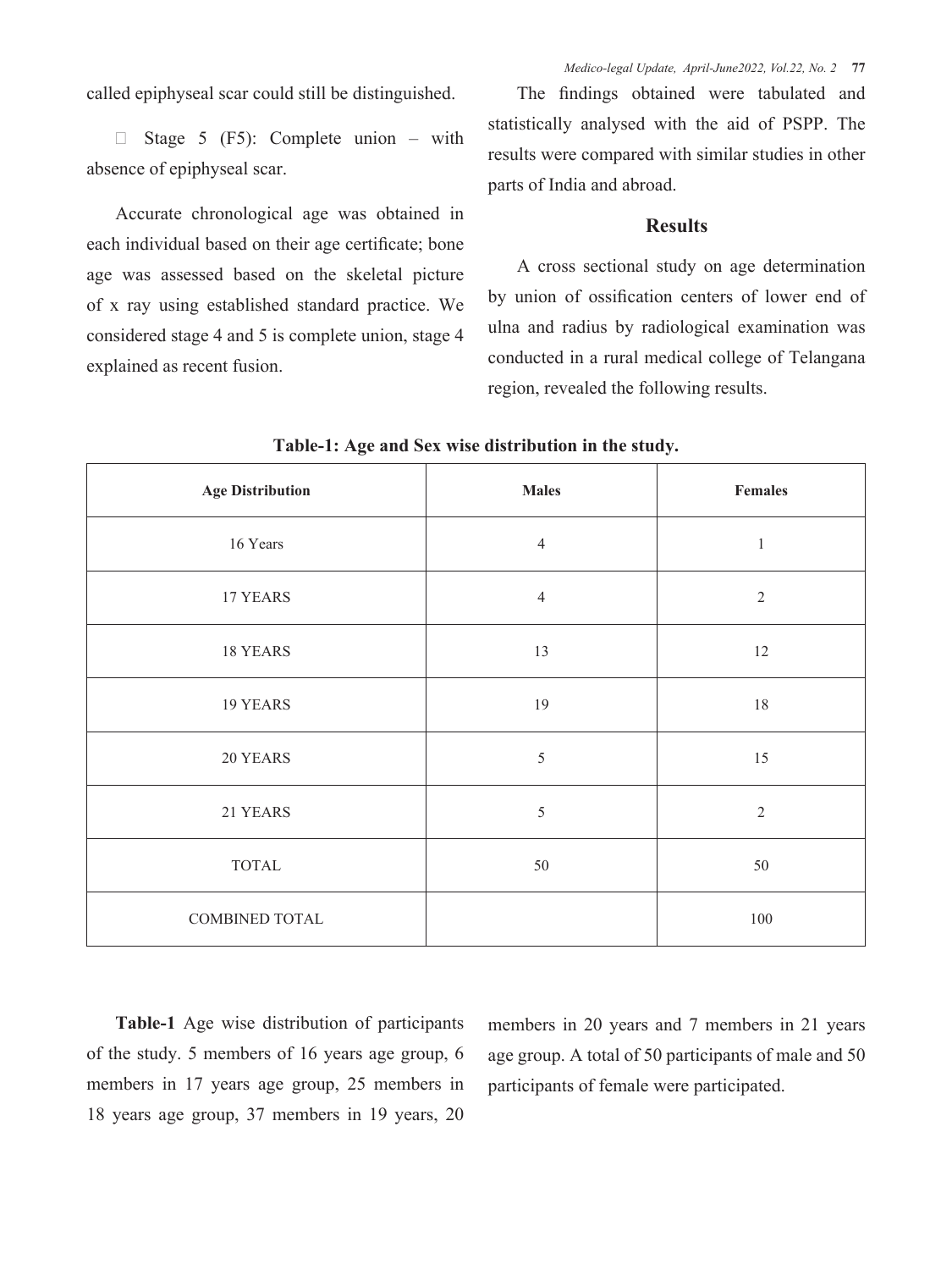| <b>FEMALES</b> |                                             |                  |                  |  |
|----------------|---------------------------------------------|------------------|------------------|--|
| Age            | Ossification status at distal end of radius |                  |                  |  |
|                | stage 3                                     | stage 4          | stage 5          |  |
| 16 Years       | $\mathbf{1}$                                | $\boldsymbol{0}$ | $\boldsymbol{0}$ |  |
| 17 Years       | 2                                           | $\boldsymbol{0}$ | $\boldsymbol{0}$ |  |
| 18 Years       | $\mathbf{0}$                                | $10\,$           | $\overline{2}$   |  |
| 19 Years       | $\mathbf{0}$                                | 14               | $\overline{4}$   |  |
| 20 Years       | $\mathbf{0}$                                | $\boldsymbol{0}$ | 15               |  |
| 21 years       | $\boldsymbol{0}$                            | $\boldsymbol{0}$ | $\overline{2}$   |  |
| <b>TOTAL</b>   | 3                                           | 24               | 23               |  |

| Table-2: Ossification status at the distal end of radius in females. |  |  |  |  |  |  |
|----------------------------------------------------------------------|--|--|--|--|--|--|
|----------------------------------------------------------------------|--|--|--|--|--|--|

**Table-2** reveals that none of the participants in stage 2 ossification, very less number in stage 3 was observed in below 17 years age group individuals, 12 members are in stage 4 and 5 are in 18 years age group, 18 members are in stage 4 and 5 in 19 years

age, above twenty years age group are in stage 5. In 94% of study population ossification completed at 18 years and above, only 6% in stage 3 are below 17 years age.

| <b>MALES</b> |                                             |                  |                  |  |
|--------------|---------------------------------------------|------------------|------------------|--|
| Age          | Ossification status at distal end of radius |                  |                  |  |
|              | stage 3                                     | stage 4          | stage 5          |  |
| 16 Years     | $\overline{4}$                              |                  |                  |  |
| 17 Years     | $\overline{4}$                              | $\boldsymbol{0}$ | $\theta$         |  |
| 18 Years     | 11                                          | 2                | $\boldsymbol{0}$ |  |
| 19 Years     | $\theta$                                    | 16               | $\mathfrak{Z}$   |  |
| 20 Years     | $\theta$                                    |                  | $\overline{4}$   |  |
| 21 YEARS     | $\mathbf{0}$                                | $\boldsymbol{0}$ | 5                |  |
| Sub Total    | 19                                          | 19               | 12               |  |
| <b>TOTAL</b> | 50                                          |                  |                  |  |

**Table-3: Ossification status at the distal end of radius in males.**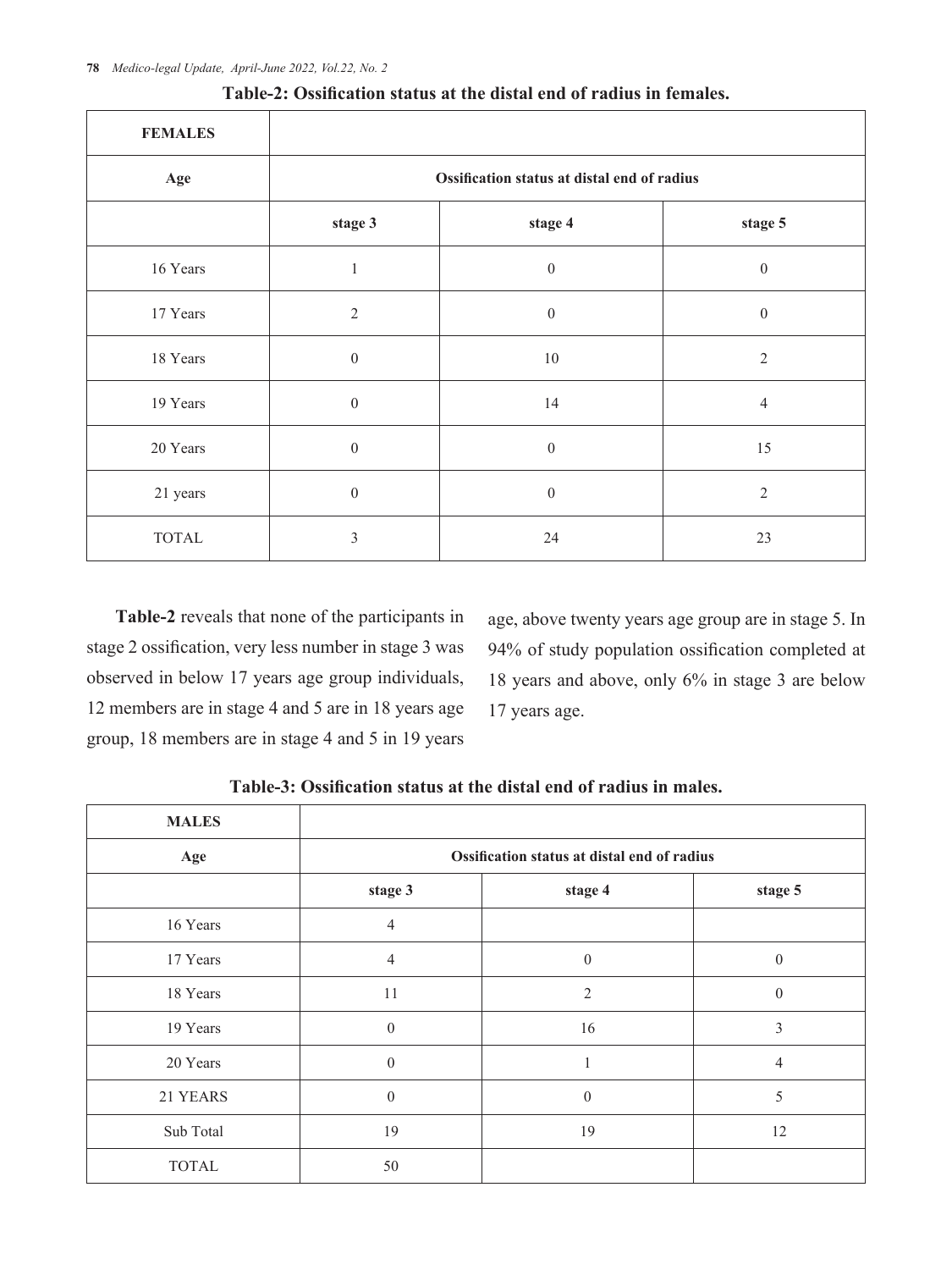**Table 3** shows 19 participants are in the age group of 16to 18 are in stage 3, remaining 31 participants are above 19 years are in stage 4 and

12 are in stage 5. In 58% of our study population the ossification completed at  $19 - 20$  years.

| <b>FEMALES</b> |                                           |          |                         |  |
|----------------|-------------------------------------------|----------|-------------------------|--|
| Age            | Ossification status at distal end of ulna |          |                         |  |
|                | stage 3                                   | stage 4  | stage 5                 |  |
| 16 Years       | $\boldsymbol{0}$                          | 1        | $\boldsymbol{0}$        |  |
| 17 Years       | ∩                                         |          |                         |  |
| 18 Years       | $\Omega$                                  |          | $\mathsf{\overline{R}}$ |  |
| 19 Years       |                                           |          | 18                      |  |
| 20 Years       |                                           |          | 15                      |  |
| 21 Years       | $\Omega$                                  | $\Omega$ | ↑                       |  |
|                |                                           | 7        | 43                      |  |
| TOTAL (50)     | $\boldsymbol{0}$                          | 14       | 86                      |  |

**TABLE-4: Ossification status at the distal end of ulna in Females.**

**Table 4** reveals, all the participants of above 16 years are in stage 4 and 5, Ossification of distal end of ulna in females occur at 16 to17 years in our study population.

| <b>MALES</b> |                                           |                |                  |  |
|--------------|-------------------------------------------|----------------|------------------|--|
| Age          | Ossification status at distal end of ulna |                |                  |  |
|              | stage 3                                   | stage 4        | stage 5          |  |
| 16 Years     | $\overline{4}$                            | $\theta$       | $\boldsymbol{0}$ |  |
| 17 Years     |                                           | $\mathfrak{Z}$ | $\boldsymbol{0}$ |  |
| 18 Years     | $\mathbf{0}$                              | 10             | 3                |  |
| 19 Years     | $\overline{0}$                            | $\overline{2}$ | 17               |  |
| 20 Years     | $\mathbf{0}$                              | $\mathbf{0}$   | 5                |  |
| 21 years     | $\boldsymbol{0}$                          | $\theta$       | 5                |  |
| <b>TOTAL</b> | 5                                         | 15             | 30               |  |

**Table-5: Ossification status at the distal end of ulna in Males.**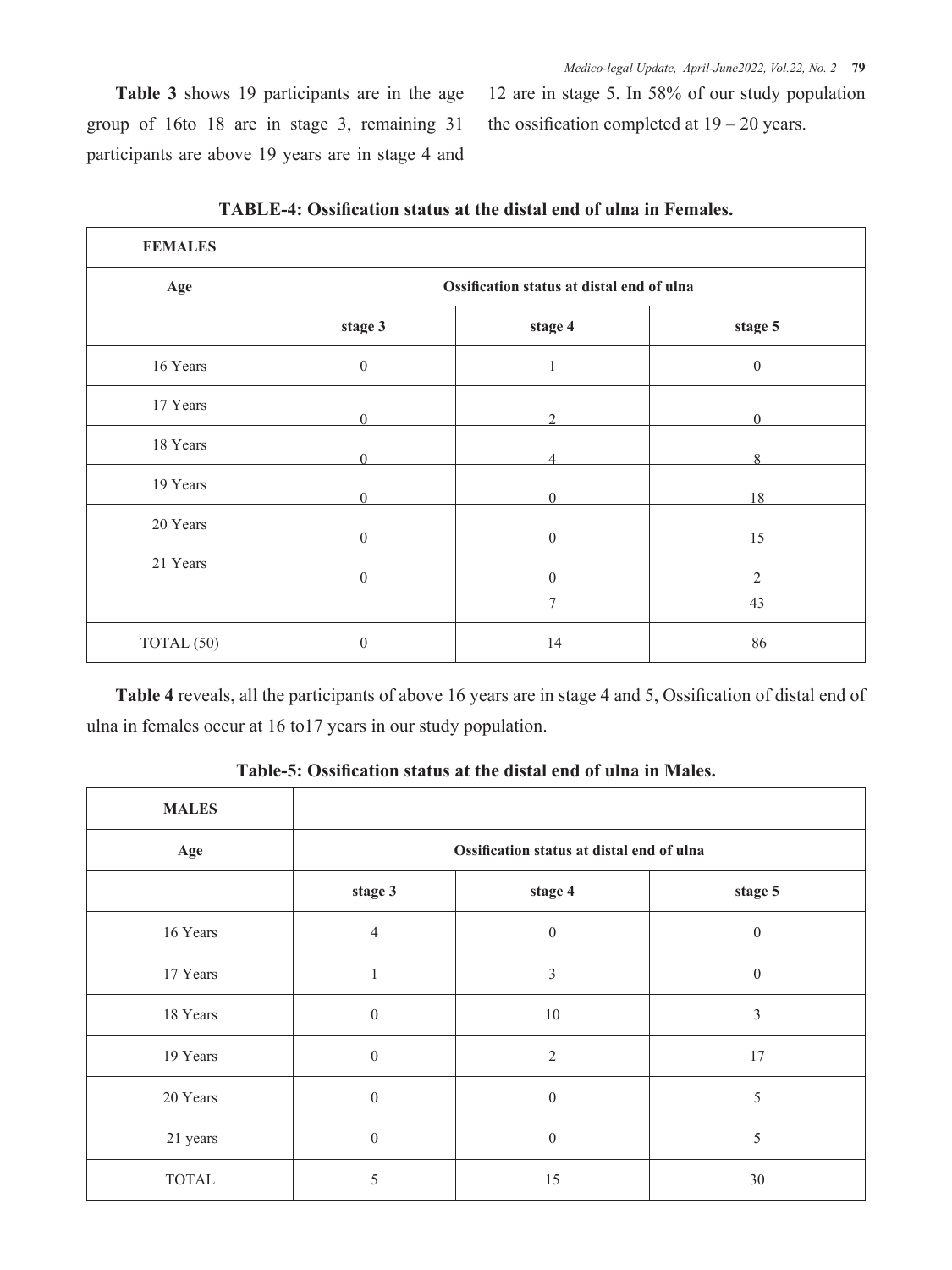**80** *Medico-legal Update, April-June 2022, Vol.22, No. 2*

**Table 5** shows 45 participants (90%) above 17 years are completed ossification; only 5 participants of below 17 year's age are in stage3. In 90% of our study population, ossification of lower end of ulna has been completed at 18 to 19 years of age in males.

## **Discussion**

A cross sectional study on ossification of lower end of ulna and radius was conducted in Telangana region, the results of the study compared with other studies in India and abroad.

In our study we found that the complete fusion of lower end of ulna occur at 16-17 years in females and 17-18 years in males, whereas the fusion of radius occurs at 17-18 years in females and 19 -20 years in males. The ossification centers of both radius and ulna fuse one year earlier in females.

Davies and Pearson's<sup>4</sup> (1927) studies on 5000 X-ray plates of patients found that epiphyses of long bones appear and fuse in females earlier than males, similar results were also observed in our study and several other studies.

Melbourne, Flecker  $H<sup>5</sup>$  (1932)noticed that the lower end of radius fuses around 18 years in girls and 19 years in boys, while same occurs at ulna around 17 years in girls and 19 years in boys, almost similar results were observed in our study.

A study conducted by Dr Sanjeev Krishnamoorthy and Abhishek Singh $^6$  on Age Determination from Radiological Investigation of epiphyseal appearance and fusion around wrist Joint at Khammam of Telangana state also revealed similar results. We also observed similar results in a study conducted in Kashmiri population by Nida Hassan and Farida Noor. 7

A study conducted by Sangita Rajdev<sup>8</sup> in Surat shows different results, the ossification of Lower end of radius observed at 21 years in males and 20 years in females and the lower end of ulna ossified at 21 years in males and 19 years in females, both ulna and radius ossified almost at same age.

In another study conducted in western Rajasthan population by Raichandani Leena,<sup>9</sup> shows different results that the average age for complete epiphyseal fusion of lower end of radius is 18-19 years in males and 17-18 years in females and average age for complete epiphyseal fusion of lower end of ulna is 19-20 years in males and 18-19 years in females.

In most of the studies including in our study ulna ossifies earlier than radius except in a study at western Rajasthan conducted by Raichandani leena, in their study radius ossified one year earlier than ulna.

### **Conclusion**

A cross sectional study on ossification of lower end of ulna and radius was conducted in Telangana population, we observed ossification of lower end of radius completed at 17 to 18 years in females and 19 to 20 years in males, whereas ossification center of lower end of ulna fused one year earlier than radius, it ossify at 16 to 17 years in females and 18 to 19 years in males. Several studies conducted in India and abroad including our study revealed that the ulna ossifies one year earlier than radius. We also observed that the ossification centers of both ulna and radius ossify early in females than in males, a similar kind of results were observed in most of the studies.